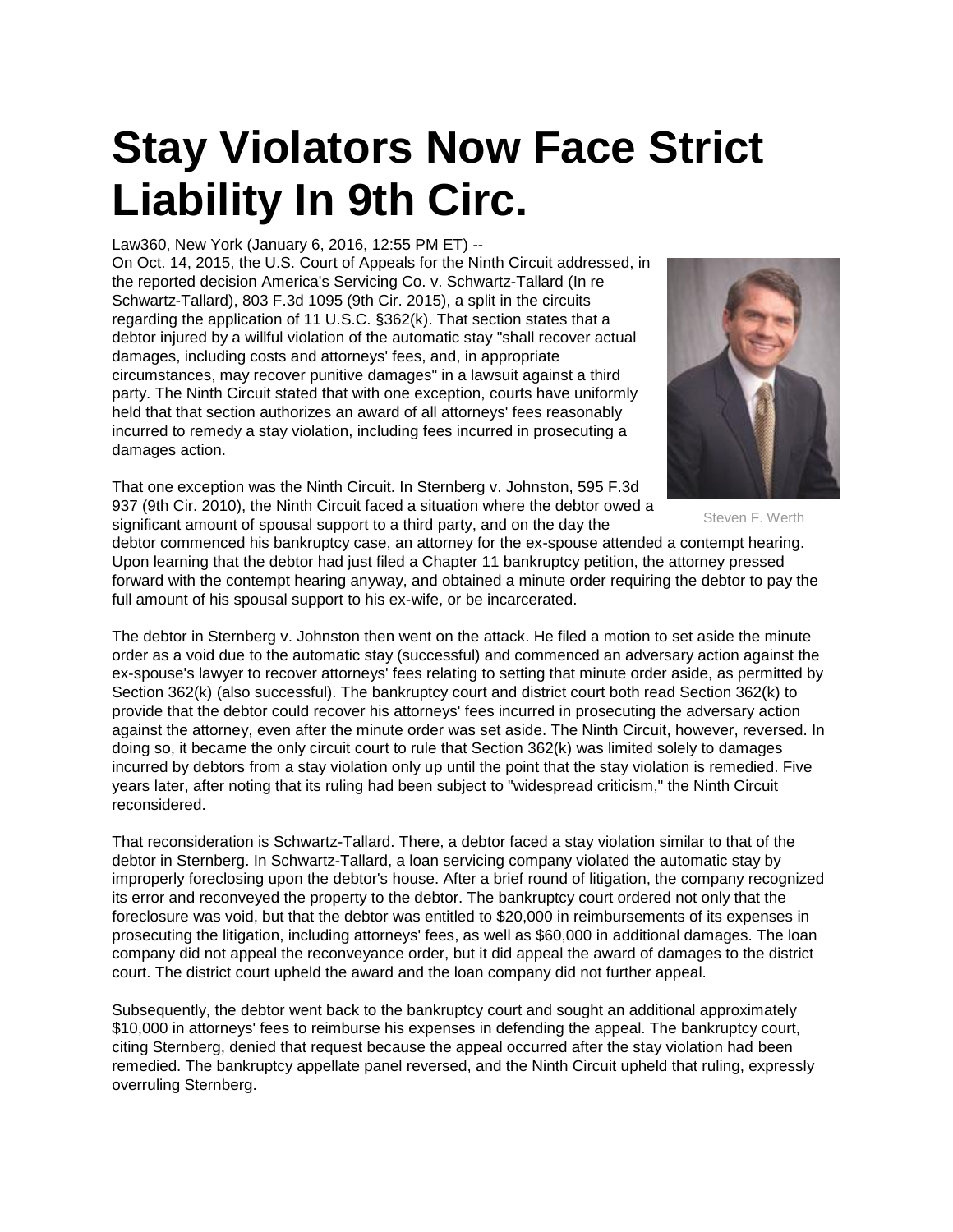Schwartz-Tallard contains a thorough criticism of the court's prior analysis of Section 362(k) in Sternberg, noting that Congress hardly could have made the statutory language clearer: when a third party violates the stay, debtors can obtain attorneys' fees incurred relating to the collection of all damages, even if the stay violation has been remedied, including all costs of appeal necessary to collect those damages. That is now the law in all the circuits.

The Ninth Circuit in Schwartz-Tallard also discussed legislative intent and public policy for good measure, perhaps to head off any potential argument that the court should reverse itself again and go back to being the sole court to narrowly read Section 362(k). Or, perhaps because the Sternberg decision was so thorough in reaching the opposite conclusion. The dissenting opinion in Schwartz-Tallard by Judge Sandra Segal Ikuta disagrees that the statutory language permits the result obtained by the majority, and asserts that the analysis in Sternberg is a better reading of the statute. For those at odds with the result of Schwartz-Tallard, this dissenting opinion contains an analysis one can use to challenge the Ninth Circuit's approach in future actions.

With Schwartz-Tallard, debtors can more easily weigh the merits of litigating against a party engaging in a stay violation. Debtors must be aware, however, that while the language of Section 362(k) makes recovery of costs and attorneys' fees mandatory, risks remain in taking too aggressive a stance and commencing litigation when it is not necessary, or to drive up an award. The Schwartz-Tallard court noted that Section 362(k) only awards fees "reasonably incurred," and that courts retain the discretion to eliminate "unnecessary or plainly excessive" fees. Nevertheless, Schwartz-Tallard now clearly places the burden upon stay-violating parties to justify a strategy of litigation (as opposed to quick settlement) when such litigation will only increase a debtor's costs and fees ultimately to be borne by the nondebtor party.

For a corporate debtor, the cautionary language in Schwartz-Tallard could be interpreted by a bankruptcy court to require that the debtor notify the stay violating party by writing and attempt to engage in a meetand-confer before commencing litigation. Corporate debtors may want to consider stating in that letter that pursuant to Schwartz-Tallard, the Ninth Circuit will allow all attorneys' fees to be recovered, without limitation, thus putting the violating party on notice of their potential liability. Future phone calls or other attempts to communicate with stay violating parties should be recorded for use in a future declaration in support of an award of attorneys' fees, as the only defense that a stay violating party appears to have under Section 362(k) is that the fees are unreasonably high.

Corporate counsel may consider further notifying the stay-violating party, as litigation proceeds, of the additional actions being taken, and fees being incurred, to counter any attempt by the stay-violating party later to reduce the fees awarded. Attorneys for corporate debtors in the midst of such litigation should consider billing to a segregated client task code to make identifying time spent specifically on the stayviolating litigation easy to identify, and attorneys should identifying, within those time entries, specific attempts by the attorneys to communicate to the stay-violating party its potential liability.

For corporate entities on the other side of such litigation, having received a notice from a debtor as to a stay violation, such entities should make the decision quickly as to whether a stay violation is or is not occurring. To the extent there is doubt, such entities should consider reaching a stipulated agreement with the debtor to mediate or otherwise decide the issue in a streamlined fashion, and attempt to place in that agreement a statement that the parties are to pay their own attorneys' fees. What the corporate entity must avoid is a situation where the debtor can justify incurring significant litigation expenses, as the Schwartz-Tallard decision essentially creates a strict liability regime where the only defense a stayviolating debtor has is to assert that the debtors' fees are unreasonable. The goal is to decide the issue quickly, as setting it aside for later decision will only expand a debtor's opportunity to incur fees in addressing the issue.

## -By Steven F. Werth, [SulmeyerKupetz](http://www.law360.com/firm/sulmeyerkupetz)

*[Steven Werth](http://sulmeyerlaw.com/professionals/steven-f-werth/) is an attorney in the Los Angeles office of SulmeyerKupetz, a business, financial*